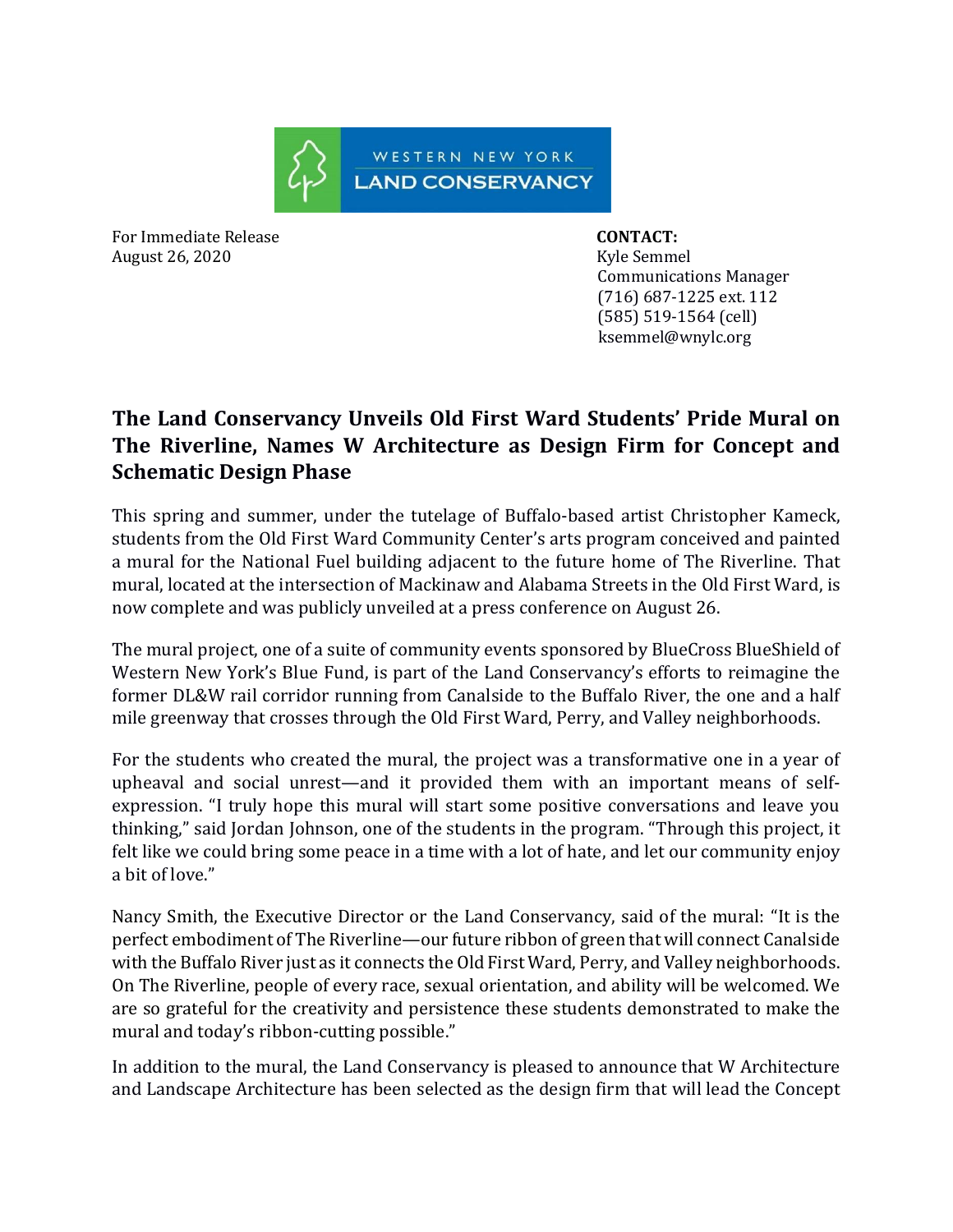and Schematic Design phase of The Riverline over the next year. A woman-owned business founded in Brooklyn by Barbara Wilks in 1999, W Architecture specializes in reimagining urban spaces by integrating natural systems to help communities unlock their potential for positive change. This results in more resilient communities which connect people to place and places to natural systems. They have assembled a team of firms that will work together in this design phase, including Hood Design Studio, a minority-owned business founded by MacArthur Genius Grant recipient Walter Hood; and urban ecologist Steven Handel.

W Architecture is excited to begin their work, and their team views The Riverline as a potential model for the future of landscape design. "The Riverline is a linear landscape that highlights and enmeshes remnants of Buffalo's pre- and post-industrial landscape," said Barbara Wilks. "The enormous scale of the industrial landscape, the intimacy of the Buffalo River and the scale of the surrounding communities, the monumental downtown, and the vastness of Lake Erie, all are part of the story of the changing relationships of people to their waters. Since it is situated in a place rich with heritage, natural resources, and a diverse public, The Riverline should not be homogeneous and tidy, a continuation of the Olmsted tradition, but rather idiosyncratic and diverse. It will feel at once remote and accessible, a part of nature yet urban in its mix of people and uses."

Funding for the Concept and Schematic Design phase comes in part through an Environmental Protection Fund grant administered by the New York State Office of Parks, Recreation and Historic Preservation. Additional funding is provided by KeyBank in partnership with the First Niagara Foundation, BlueCross BlueShield of Western New York's Blue Fund, and individual community donors. The Land Conservancy continues to seek additional funding for The Riverline.

## **From elected officials:**

"Community is built through connections," said Congressman Brian Higgins. "When we walk alongside one another we grow in understanding of the world beyond our own. We commend the work of the student artists and look forward to advancing The Riverline as a place that connects our neighborhoods and our waterfront and a destination that brings people together."

"This incredible new mural is one of many projects currently underway that are designed to enhance the Old First Ward, by both preserving our neighborhood's history and creating a new foundation through innovations such as The Riverline," said Senator Tim Kennedy. "I applaud the Land Conservancy for continuing to move this important vision forward, and thank Christopher Kameck and the students at the Old First Ward Community Center for bringing this impressive public art to life."

"This mural created by these young people is a perfect example of the importance and the power of public art," said Majority Leader Crystal Peoples-Stokes. "In addition to helping to transform The Riverline connecting Canalside with the Buffalo River, it also celebrates our LGBTQ Pride and the diversity of our community. Hats off to the Western New York Land